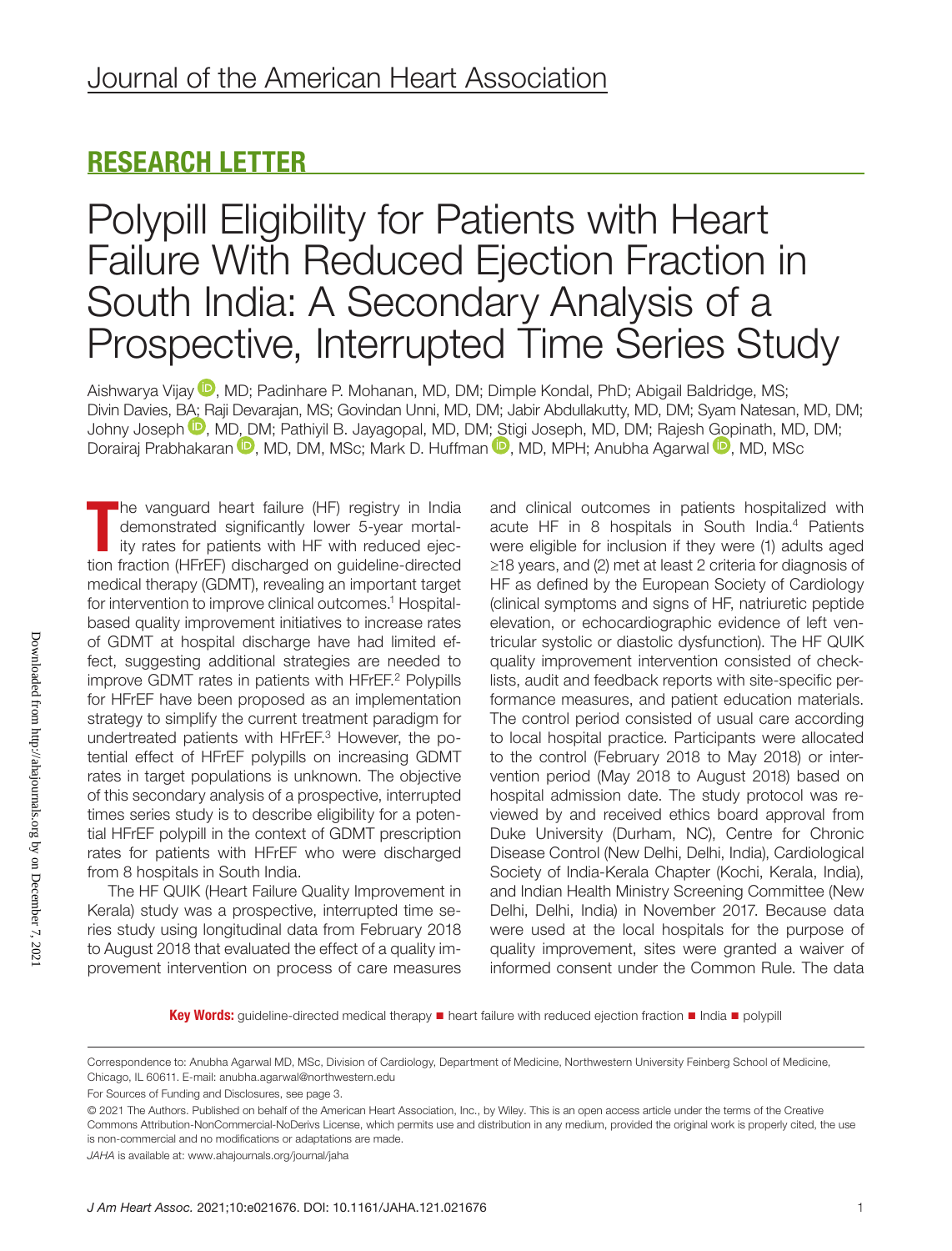that support the findings of this study are available from the corresponding author upon reasonable request.

Participants with HFrEF with left ventricular ejection fraction <40% were included in this secondary analysis. The primary outcome was prescription of GDMT defined as an angiotensin-converting enzyme inhibitor or angiotensin receptor blocker or angiotensin receptor neprilysin inhibitor, along with a beta blocker and aldosterone antagonist, measured separately and as a combined outcome. Additional outcomes included prescription of loop and thiazide diuretic. Participants were eligible for a HFrEF polypill containing GDMT including angiotensin-converting enzyme inhibitor or angiotensin receptor blocker or angiotensin receptor neprilysin inhibitor, beta blocker, and aldosterone antagonist at hospital discharge if left ventricular ejection fraction <40%, heart rate ≥50 beats/min, serum creatinine ≤2.5 mg/dL in men and ≤2 mg/dL in women, and serum potassium <5 mEq/L. Creatinine thresholds were based on guideline-recommended thresholds for aldosterone antagonists. Categorical variables were reported as counts with percentages, and we performed a complete case analysis due to low rate of missing data. The difference in proportions between medication at admission and discharge for control and intervention periods was calculated using chi-square test. We used R software (version 4.0.3, R Foundation, Vienna, Austria) for statistical analyses.

We included 937 participants with HFrEF (n=494 control period, n=443 intervention period). The Table illustrates prescription of medications for HF at admission (reflecting medications participants were on before admission) and at hospital discharge by control and intervention periods. Prescription rates of angiotensinconverting enzyme inhibitor or angiotensin receptor blocker or angiotensin receptor neprilysin inhibitor, beta blocker, and aldosterone antagonists were low on hospital admission and increased at hospital discharge. The rate of loop diuretic prescription increased at discharge. The prescription of GDMT increased from 5.5% to 28.8% in the control period and from 4.5% to 42.3% in the intervention period. More than 80% of participants were eligible for a HFrEF polypill at hospital discharge during both control (n/N=364/494) and intervention (n/N=336/443) periods, with similar rates among female and male participants.

In the HF QUIK study population, more than 80% of patients were eligible for a HFrEF polypill at discharge. Although the HF QUIK quality improvement intervention increased rates of GDMT at hospital

|                                                      | Control period*<br>$N = 494$                        |                         |         | Intervention period*<br>$N = 443$                                                                                                                            |                                                          |                     |
|------------------------------------------------------|-----------------------------------------------------|-------------------------|---------|--------------------------------------------------------------------------------------------------------------------------------------------------------------|----------------------------------------------------------|---------------------|
|                                                      | Admission*<br>$N = 494$                             | Discharge*<br>$N = 441$ | P value | Admission*<br>$N = 443$                                                                                                                                      | Discharge*<br>$N = 404$                                  | P value             |
| Medication prescription                              |                                                     |                         |         |                                                                                                                                                              |                                                          |                     |
| ACE-I or ARB or<br><b>ARNi</b>                       | 123 (24.9%)                                         | 208 (47.2%)             | < 0.01  | 104 (23.5%)                                                                                                                                                  | 211 (52.2%)                                              | < 0.01              |
| Beta-blocker                                         | 152 (30.8%)                                         | 333 (75.5%)             | < 0.01  | 159 (35.9%)                                                                                                                                                  | 332 (82.2%)                                              | < 0.01              |
| Aldosterone<br>antagonist                            | 94 (19.0%)                                          | 286 (64.9%)             | < 0.01  | 61 (13.8%)                                                                                                                                                   | 305 (75.5%)                                              | < 0.01              |
| Loop diuretic                                        | 197 (39.9%)                                         | 409 (92.7%)             | < 0.01  | 177 (40.0%)                                                                                                                                                  | 396 (98.0%)                                              | < 0.01              |
| Thiazide diuretic                                    | 8(1.6%)                                             | $9(2.0\%)$              | 0.63    | $6(1.4\%)$                                                                                                                                                   | $8(2.0\%)$                                               | 0.48                |
| GDMT <sup>+</sup>                                    | 27 (5.5%)                                           | 127 (28.8%)             | < 0.01  | 20 (4.5%)                                                                                                                                                    | 171 (42.3%)                                              | < 0.01              |
| HFrEF polypill eligibility at discharge <sup>‡</sup> |                                                     |                         |         |                                                                                                                                                              |                                                          |                     |
|                                                      | Control period: discharge<br>N=441 (F: 164, M: 277) |                         |         |                                                                                                                                                              | Intervention period: discharge<br>N=404 (F: 127, M: 277) |                     |
| Total <sup>§</sup>                                   | 364 (82.5%)                                         |                         |         | 336 (83.2%)                                                                                                                                                  |                                                          | $0.81$ <sup>#</sup> |
| Femalell                                             | 133 (81.1%)                                         |                         |         | 100 (78.7%)                                                                                                                                                  |                                                          | $0.11***$           |
| Malell                                               | 231 (83.4%)                                         |                         |         | 236 (85.2%)                                                                                                                                                  |                                                          |                     |
|                                                      |                                                     |                         |         | ACE-Lindicates angiotensin converting enzyme inhibitor: ARB, angiotensin receptor blocker: ARNi, angiotensin receptor neprilysin inhibitor: GMDT, quideline- |                                                          |                     |

|  | Table. Medication Prescription and HFrEF Polypill Eligibility of HF QUIK Participants by Control and Intervention Periods |  |  |  |
|--|---------------------------------------------------------------------------------------------------------------------------|--|--|--|
|--|---------------------------------------------------------------------------------------------------------------------------|--|--|--|

ACE-I indicates angiotensin converting enzyme inhibitor; ARB, angiotensin receptor blocker; ARNi, angiotensin receptor neprilysin inhibitor; GMDT, guidelinedirected medical therapy; and HFrEF, heart failure with reduced ejection fraction.

\*Among participants with LVEF <40%.

†Defined as ACE-I or ARB or ARNi+beta-blocker+aldosterone antagonist.

‡Eligible participants meet the following criteria: LVEF <40%, heart rate ≥50 beats/min, serum creatinine ≤2.5 mg/dL in men and ≤2 mg/dL in women, serum potassium <5 mEq/L.

§Percentages indicate proportion out of total discharged participants in control (n=441) and intervention (n=404) periods.

||Percentages indicate proportion of females and males participants eligible for a HFrEF polypill among total females and males participants at hospital discharge in the control and intervention periods.

#*P*-value indicates difference between HFrEF polypill eligibility during control period and intervention periods.

\*\**P*-value indicates difference between female and male participants eligible for a HFrEF polypill at hospital discharge in the control and intervention periods.